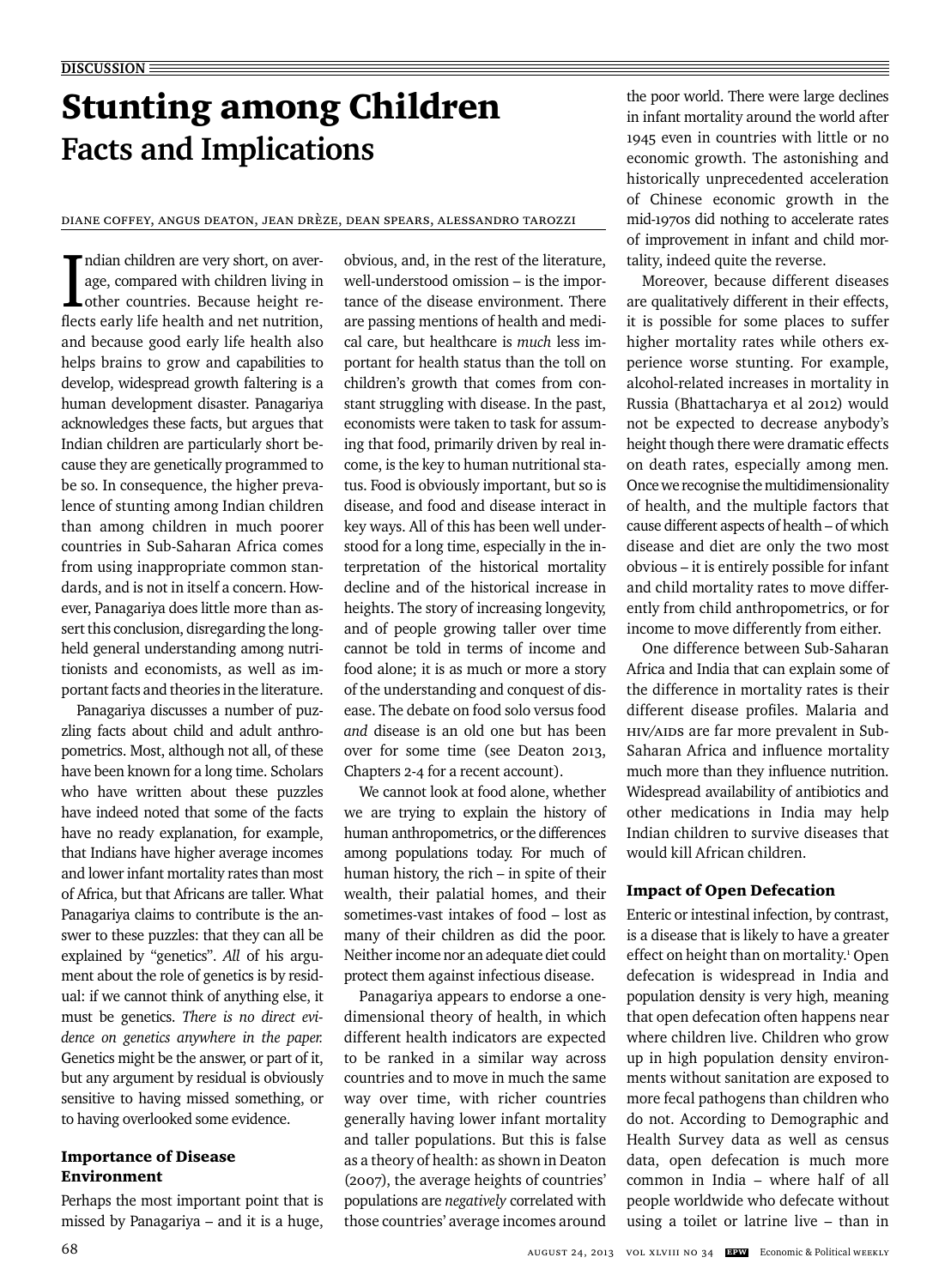#### **DISCUSSION**

Sub-Saharan Africa. A large fraction of the difference in average child heights between Africa and India can be explained by the prevalence of open defecation (Spears 2013).

An illustration may help. Panagariya points out that the incidence of stunting among children (based on WHO standards) is higher in India than in Chad, in spite of infant mortality being much lower in India, and holds this to be implausible. However, while a statistically average child in Chad is exposed to about seven neighbours who defecate in the open per square kilometre, on average in India over 200 people per square kilometre defecate in the open. Another telling comparison, highlighted by Spears (2013) is that the average child in China is about a height-for-age standard deviation taller than the average child in India; according to UNICEF and WHO Joint Monitoring Programme data, only about 1% of people in China defecate in the open.

This work on sanitation and child height is new, and the biological mechanisms – diarrhoea (Checkley et al 2008) and especially subclinical environmental enteropathy (Humphrey 2009; Lin et al 2013) – are still being unravelled, but this is a good example of the sort of mechanism that is being ignored by Panagariya and which results in the overestimation of any possible residual role of genetics.

#### Women's Status

The status of women in India relative to sub-Saharan Africa may also play a role in the relative heights of their children. At least since Ramalingaswami et al (1996), researchers have hypothesised that the low status and poor health of Indian women could directly affect their children's anthropometric status. Indeed, Coffey et al  $(2013)$  recently find that within India the children of lower ranking daughters-inlaw in joint rural households are shorter, on average, than the children of their higher ranked counterparts in the same households. As in the case of the disease environment, there are differences in the nature of women's status between India and Africa, and the implications for the lives of their children need to be explored further before jumping to the conclusion that any differences must be genetic.

Panagariya makes a number of useful points about the open research questions surrounding whether a single anthropometric standard could be applicable for the whole world. If Dutch babies were to become enormous because of a peculiar diet, that might be no reason to become more concerned with the status of Indian babies. But that is not the issue today. Indian children are extraordinarily short compared with children in even some of the poorest countries around the world. And as noted by Gillespie (2013) – whose arguments we endorse – the international growth standards according to which India comes up so short are not *assumed* to apply everywhere, as Panagariya implies. Their applicability is based on international evidence, including older evidence on well-nourished children (see Habicht et al 1974 and, for India, Agarwal et al (1991), and Bhandari et al (2002)). Nowhere in his lengthy paper does Panagariya present a clear account or a persuasive critique of the "Multicentre Growth Reference Study" that forms the basis of the World Health Organisation's current growth standards.<sup>2</sup>

Further, as two of us have emphasised before, it could take many generations for previously malnourished populations to reach the heights of which they are capable, so it is not so surprising that populations or sub-populations that are well-nourished today are still shorter than populations or sub-populations where the food and disease environments were improved long ago (Deaton and Drèze 2009). This account does not say that Africans are further along in any catch-up process; many other factors could be at work. And the slow catch-up hypothesis cannot easily explain why Indian newborns are not much shorter than newborns elsewhere – although India does indeed have among the highest fraction of low-birth weight babies – nor why they become more stunted as they get older. The point is not that there are no unresolved puzzles, but that nothing is gained by "solving" those puzzles by leaping to a genetic explanation that ignores much evidence, as well as a long-held professional consensus.

Stunting among Indian children matters: shorter children are disadvantaged. There is evidence from around the world that within population differences in height are strongly associated with within population differences in cognitive outcomes (Case and Paxson 2010), productivity (Vogl 2012) and health. Taller Indian children have better cognitive outcomes than shorter Indian children – along a much steeper height-cognition gradient than children in the US (Spears 2012) – which is exactly what we would expect from the literature on the harmfulness of early life malnutrition, whether it is caused by inadequate diets or a heavy burden of disease, or both. If we decide that Indian children are not stunted relative to African children, but just genetically short, we risk downgrading the importance of improving their status and denying them the much better lives that are within their reach.

Corresponding author: Angus Deaton (*deaton@princeton.edu*).

## Notes

[The authors are affiliated (respectively) with the Office of Population Research, Princeton University; the Woodrow Wilson School and Department of Economics, Princeton University; the Department of Economics, Allahabad University; the Centre for Development Economics, Delhi School of Economics; and the Department of Economics and Business, UPF and Barcelona GSE, Spain.]

- 1 One reason that exposure to fecal pathogens has become less deadly for babies and children over recent decades is the discovery and increasing availability of oral rehydration. However, chronic enteropathy is increasingly understood to be able to cause stunting without manifesting clinically as diarrhoea.
- See particularly WHO Multicentre Growth Reference Study Group (2006). This study concludes (p 56): "The striking similarity in linear growth among children in the six sites justifies pooling the data and constructing a single international standard from birth to 5 y of age." See also Bhandari et al (2004) on the Indian component of this international study.

### References

- Agarwal, K, D Agarwal, D Benakappa, S M Gupta, P C Khanduja, S P Khatua, K Ramachandran, P M Udani and C Gopalan (1991): "Growth Performance of Affluent Indian Children (underfives): Growth Standards for Indian Children", Nutrition Foundation of India, at http://nutritionfoundationofindia.res.in/specificreport. asp, accessed on 12 June 2006.
- Bhandari, N, R Bahl, S Taneja, M de Onis and M K Bhan (2002): "Growth Performance of Affluent Indian Children is Similar to That in Developed Countries", *Bulletin of the World Health Organization*, 80(3): 189-95.
- Bhandari, N, S Taneja, T Rongsen, J Chetia, P Sharma, R Bahl, D K Kashyap and M K Bhan (2004): "Implementation of the WHO Multicentre